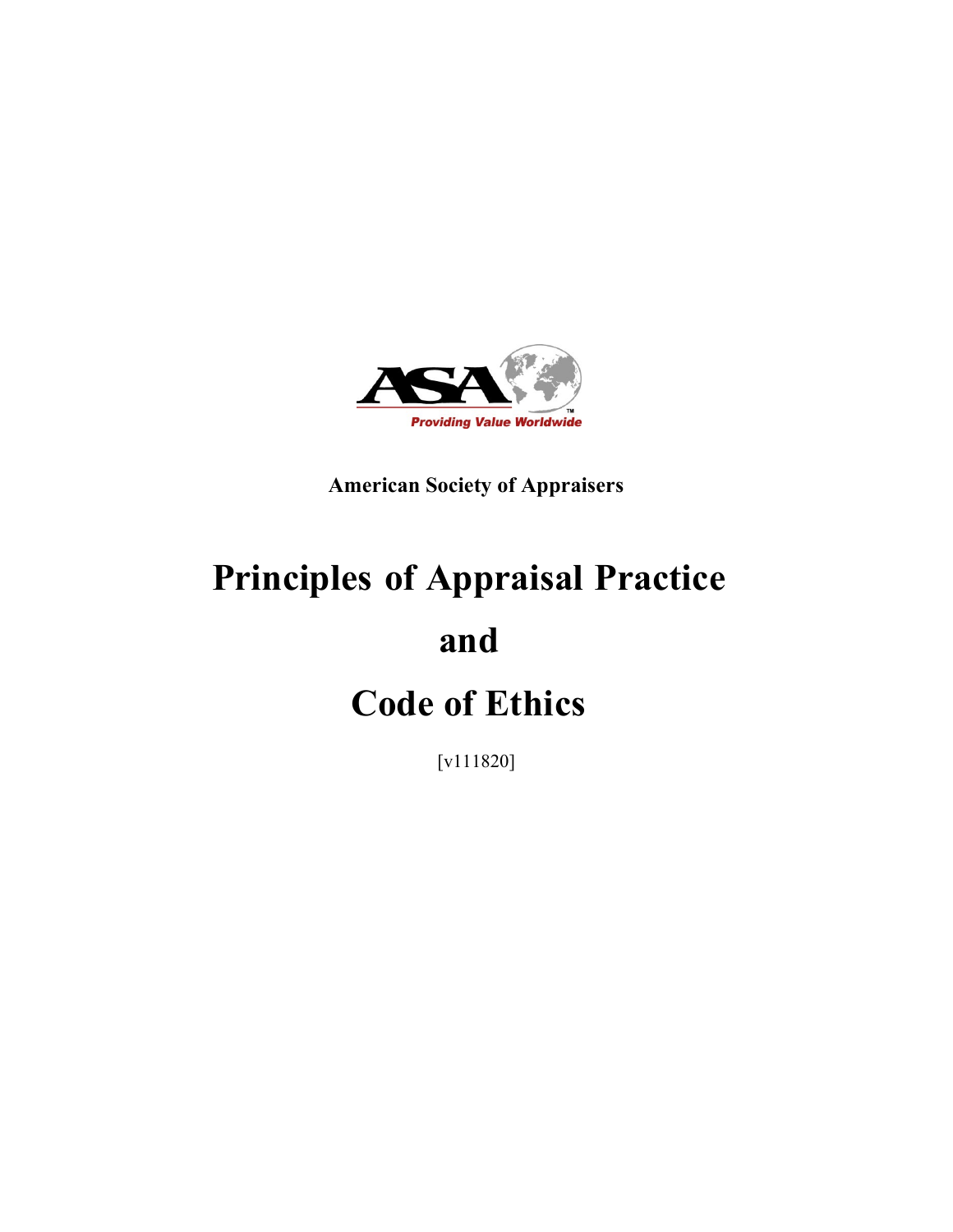## **Table of Contents**

| 1.1 |                                                                                                                                              |  |
|-----|----------------------------------------------------------------------------------------------------------------------------------------------|--|
| 1.2 |                                                                                                                                              |  |
| 1.3 | PURPOSE OF PROMULGATING THE PRINCIPLES OF APPRAISAL PRACTICE AND CODE OF                                                                     |  |
|     |                                                                                                                                              |  |
|     |                                                                                                                                              |  |
| 2.1 |                                                                                                                                              |  |
| 2.2 |                                                                                                                                              |  |
|     |                                                                                                                                              |  |
| 3.1 | APPRAISER'S OBLIGATION TO DEVELOP AND DESCRIBE THE APPROPRIATE TYPE OF                                                                       |  |
| 3.2 | APPRAISER'S OBLIGATION TO DEVELOP A VALUE CONCLUSION AND OPINIONS WITH<br>WHATEVER DEGREE OF ACCURACY REQUIRED FOR THE APPRAISAL ASSIGNMENT9 |  |
| 3.3 | APPRAISER'S OBLIGATION TO AVOID GIVING A FALSE CONCLUSION AND OPINIONS  9                                                                    |  |
| 3.4 | APPRAISER'S OBLIGATION TO ATTAIN COMPETENCY AND TO PRACTICE ETHICALLY  9                                                                     |  |
| 3.5 |                                                                                                                                              |  |
| 3.6 |                                                                                                                                              |  |
|     |                                                                                                                                              |  |
| 4.1 |                                                                                                                                              |  |
| 4.2 |                                                                                                                                              |  |
| 4.3 |                                                                                                                                              |  |
| 4.4 | APPRAISER'S OBLIGATION TO DOCUMENT APPRAISAL TESTIMONY12                                                                                     |  |
| 4.5 | APPRAISER'S OBLIGATION RELATIVE TO SERVING MORE THAN ONE CLIENT IN THE                                                                       |  |
| 4.6 |                                                                                                                                              |  |
|     | 5-APPRAISER'S OBLIGATION TO OTHER APPRAISERS AND TO THE                                                                                      |  |
|     |                                                                                                                                              |  |
| 5.1 | PROTECTION OF PROFESSIONAL REPUTATION OF OTHER APPRAISERS 13                                                                                 |  |
| 5.2 | APPRAISER'S OBLIGATION RELATIVE TO SOCIETY'S DISCIPLINARY ACTIONS13                                                                          |  |
|     |                                                                                                                                              |  |
| 6.1 |                                                                                                                                              |  |
| 6.2 |                                                                                                                                              |  |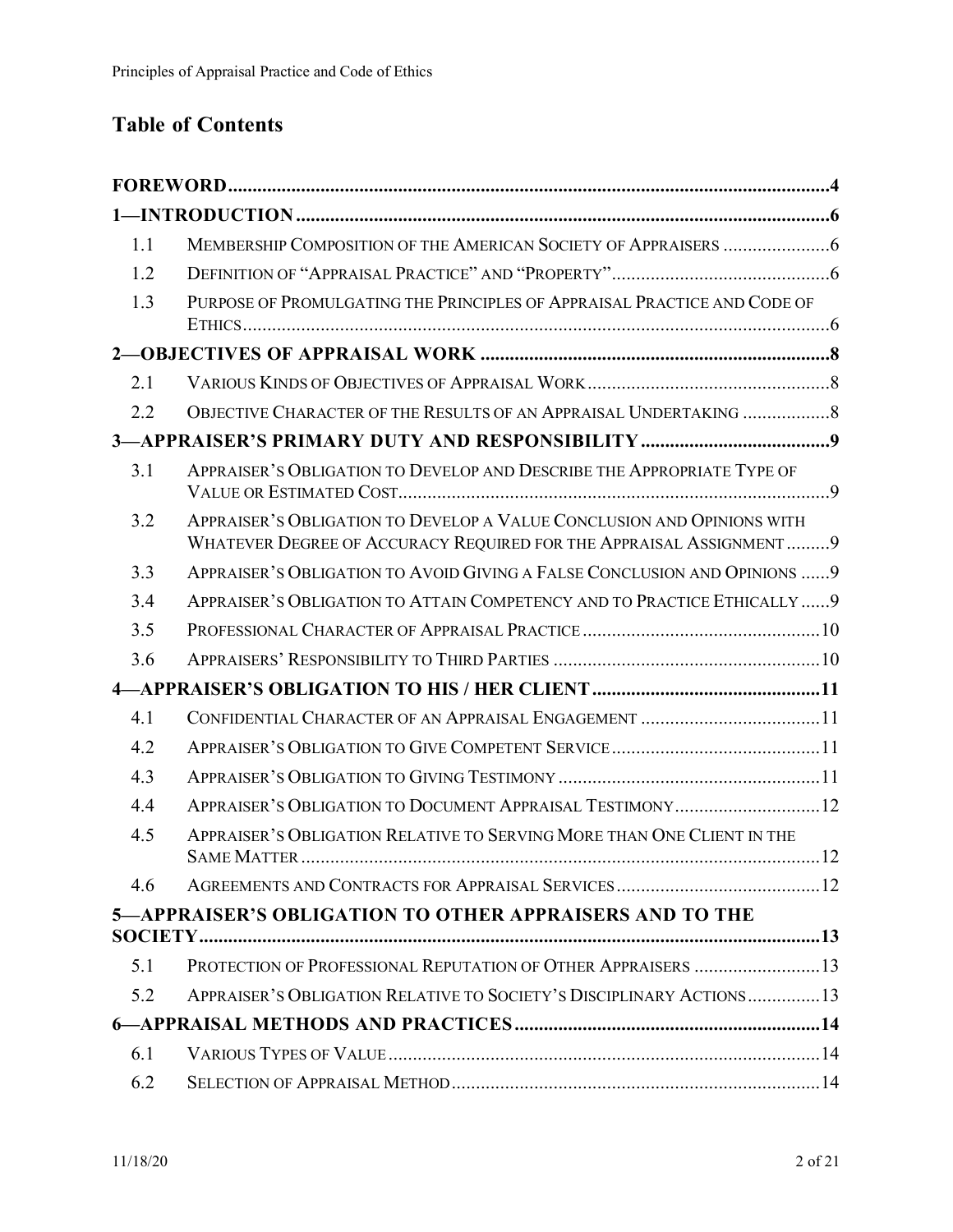| 6.3 | CONTINGENT AND LIMITING CONDITIONS AFFECTING AN APPRAISAL  14                |  |
|-----|------------------------------------------------------------------------------|--|
| 6.4 | AN APPRAISAL PREPARED USING A HYPOTHETICAL CONDITION14                       |  |
| 6.5 | APPRAISALS IN WHICH ACCESS TO PERTINENT DATA IS DENIED; APPRAISALS PREPARED  |  |
| 6.6 | RANGES OF VALUE OR ESTIMATED COST AND RELIABILITY ESTIMATES15                |  |
| 6.7 | VALUES OR ESTIMATED COSTS UNDER DIFFERENT HYPOTHESES 15                      |  |
| 6.8 | INSPECTION, INVESTIGATION, ANALYSIS, AND DESCRIPTION OF SUBJECT PROPERTY  15 |  |
| 6.9 | COLLABORATION BETWEEN APPRAISERS AND UTILIZATION OF THE SERVICES OF          |  |
|     | 7-UNETHICAL AND UNPROFESSIONAL APPRAISAL PRACTICES17                         |  |
| 7.1 |                                                                              |  |
| 7.2 |                                                                              |  |
| 7.3 |                                                                              |  |
| 7.4 | RESPONSIBILITY CONNECTED WITH SIGNATURES TO APPRAISAL REPORTS17              |  |
| 7.5 |                                                                              |  |
| 7.6 |                                                                              |  |
| 7.7 |                                                                              |  |
| 7.8 |                                                                              |  |
| 7.9 |                                                                              |  |
|     |                                                                              |  |
| 8.1 | APPRAISERS RESPONSIBILITY TO COMMUNICATE EACH ANALYSIS, OPINION AND          |  |
| 8.2 |                                                                              |  |
|     | 9-CAUSE FOR DISCIPLINARY ACTION BY THE AMERICAN SOCIETY OF                   |  |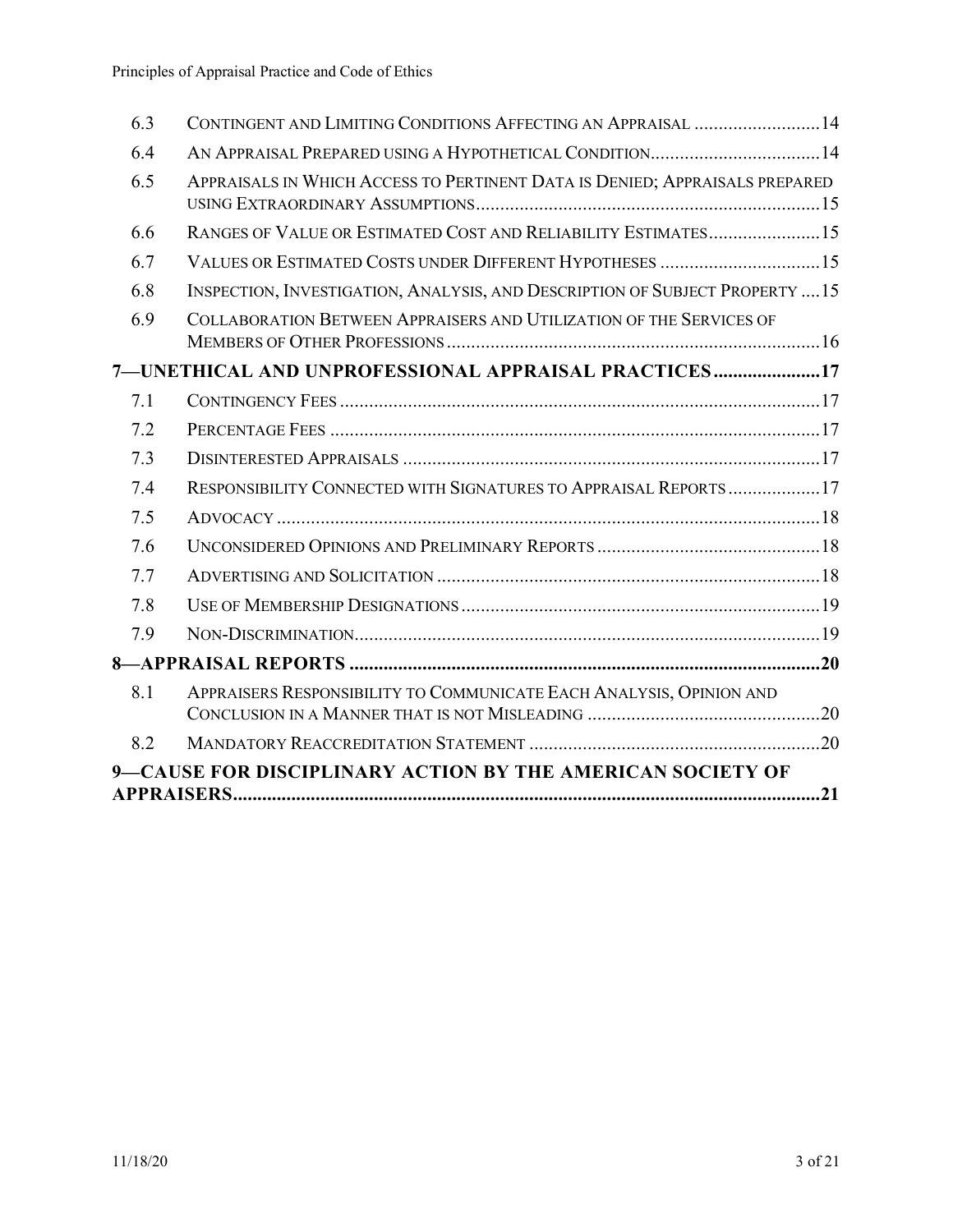## <span id="page-3-0"></span>**FOREWORD**

In a Society, which not only permits but also encourages the private ownership of productive property and one, which also engages in large and multitudinous public works, there appears, on every hand, a necessity for the appraisal of property. In fact, property appraisals are used throughout the economic, governmental, legal, and social activities of such a society.

As the vocation of property appraisal has developed during past decades from a business occupation into a profession, certain concepts have emerged and become clear. The word "property" is now given to physical things and also to the legal rights of ownership of tangible or intangible entities. Appraising is now considered to encompass three classes of operations, namely,

- The estimation of the cost of producing or replacing physical property,
- The forecasting of the monetary earning power of certain classes of property,
- The valuation or determination of the worth of property.

Because of the specialized knowledge and abilities required of the appraiser which are not possessed by the layperson, there has now come to be established a fiduciary relationship between him/her and those who are the intended users of his/her findings.

The American Society of Appraisers ("Society") occupies a unique position among professional appraisal societies in that it recognizes and is concerned with all classes of property: real, personal, tangible, and intangible, including real estate, machinery and equipment, buildings and other structures, furnishings, works of art, natural resources, public utilities, gems and jewelry, investment securities, and so forth. It is also unique in that it recognizes the threefold character of the appraisal function.

The necessity for a set of authoritative principles and a code of professional ethics, broad enough to cover all classes of property as well as the complexities of the various appraisal procedures, is a pressing one. Previous statements of principles have dealt almost exclusively with real estate. Existing codes of ethics are, in large measure, couched in such general moralistic terms that they are impractical for specific application.

Violation of any provision or rule of the Code should not give rise to a civil cause of action and should not create any presumption or evidence that a legal duty has been breached nor should it create any special relationship between the appraiser or any other person. This Code is designed to provide guidance to appraisers and to provide a structure for regulating conduct of members of the Society through disciplinary actions. Violations of the Code are not designed or intended to be the basis of any civil liability.

To meet the need for a comprehensive set of guidance and for a specific code of ethics, the Society has prepared and presents herewith *The Principles of Appraisal Practice and Code of Ethics* of the American Society of Appraisers. All members and candidates of the Society, designated or not, are obligated to follow the guidance contained in this document. This document shall be used in conjunction with the Society's *Constitution, Bylaws and Administrative Rules*, as amended from time to time.

American Society of Appraisers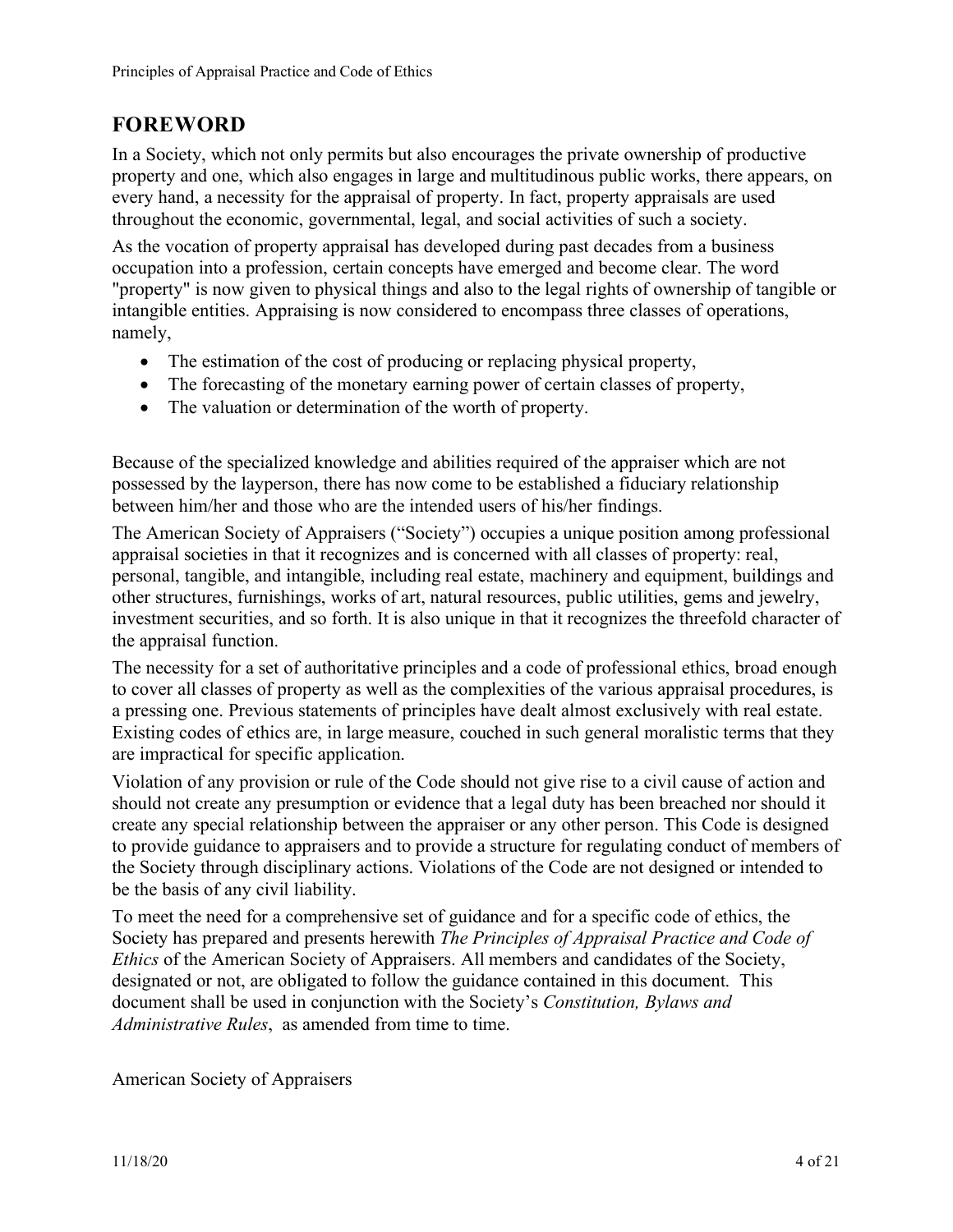Principles of Appraisal Practice and Code of Ethics

Revised November 18, 2020 Revised June 2015 Revised April 2010 Revised January 2010 Revised January 1994 Authorized June 1968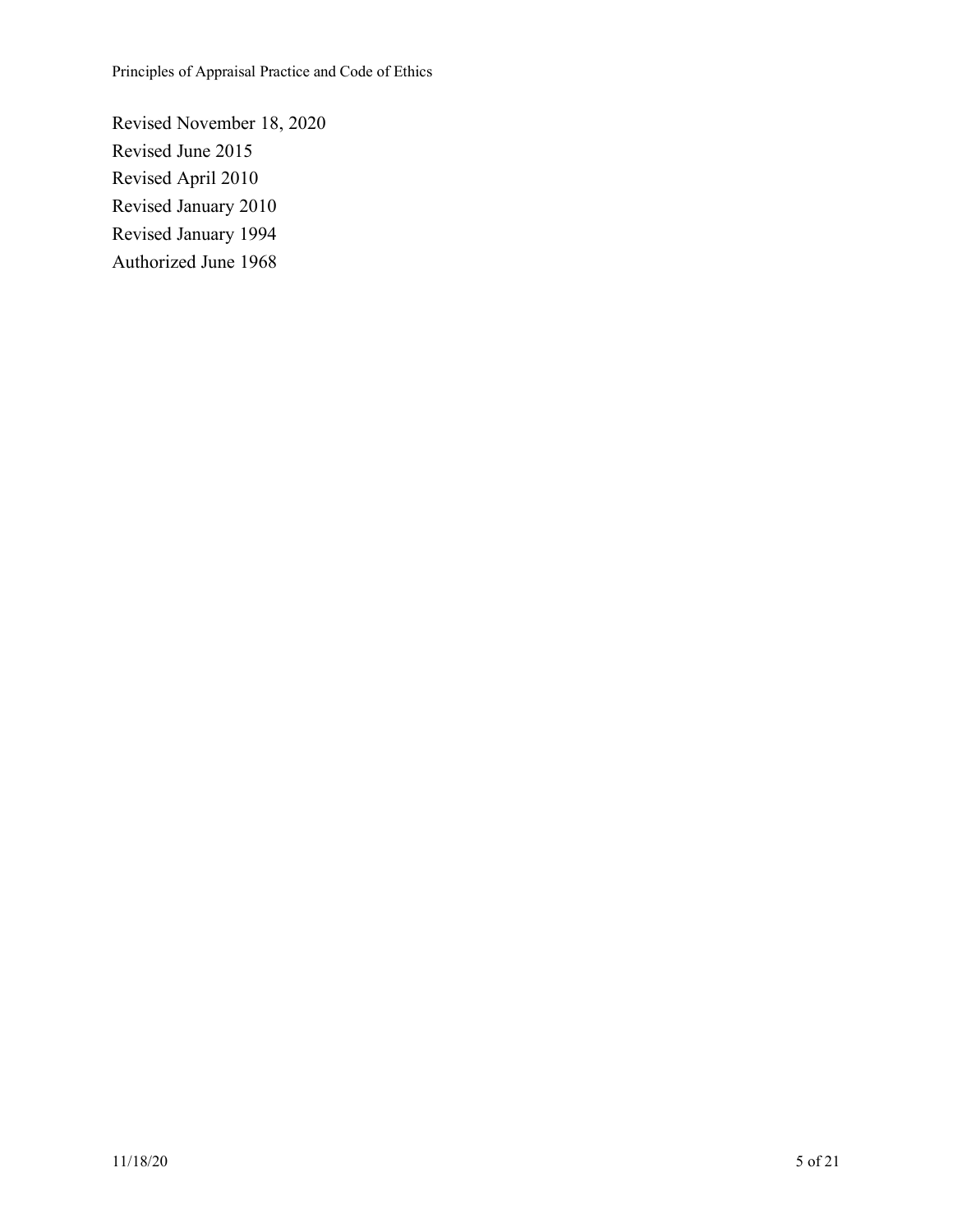## <span id="page-5-0"></span>**1 Introduction**

#### <span id="page-5-1"></span>**1.1 Membership Composition of the American Society of Appraisers**

The American Society of Appraisers is a professional organization of individuals. Each of its members who has demonstrated, to the satisfaction of the Society, that he/she is qualified to appraise one or more of the existing kinds of property, has been granted the right to use the identification and appropriate designation: "Member of the American Society of Appraisers"; Accredited Member, Accredited Senior Appraiser, and Fellow Accredited Senior Appraiser as authorized by the Board of Governors.

#### <span id="page-5-2"></span>**1.2 Definition of "Appraisal Practice" and "Property"**

1.21 The term appraisal practice, as defined by the Society, applies to any of the following operations, singly and/or in combination, these operations being executed within a framework of general principles of technical procedure and personal conduct:

- Develop a credible opinion of the value of property on the basis of research and analysis according to current professional methodology
- Forecasting of the earning power of property;
- Estimation of the cost of property;
- Production of a new property
- Replacement of an existing property by purchase or production of an equivalent property;
- Reproduction of an existing property by purchase or production of an identical property.
- Determining non-monetary benefits or characteristics that contribute to value.
- The rendering of judgments as to age, remaining life, condition, quality, or authenticity of physical property, amenities; an estimate of the amount of a natural resource, population increase, nature of market, rate of absorption, etc.

## <span id="page-5-3"></span>**1.3 Purpose of Promulgating the Principles of Appraisal Practice and Code of Ethics**

*The Principles of Appraisal Practice and Code of Ethics* of the American Society of Appraisers are promulgated to:

1.31 Inform those who use the services of appraisers what constitutes competent and ethical appraisal practice;

1.32 Serve as a guide to its own members in achieving competency in appraisal practice and in adhering to ethical standards;

1.33 Aid in the accomplishment of the mandate of the Society, which includes:

- Fostering appraisal education,
- Improvement and development of appraisal techniques,
- Encouragement of sound professional practices.
- Establishment of criteria of sound performance for use of employers of staff appraisers,
- Enforcement of ethical conduct and practice by its members;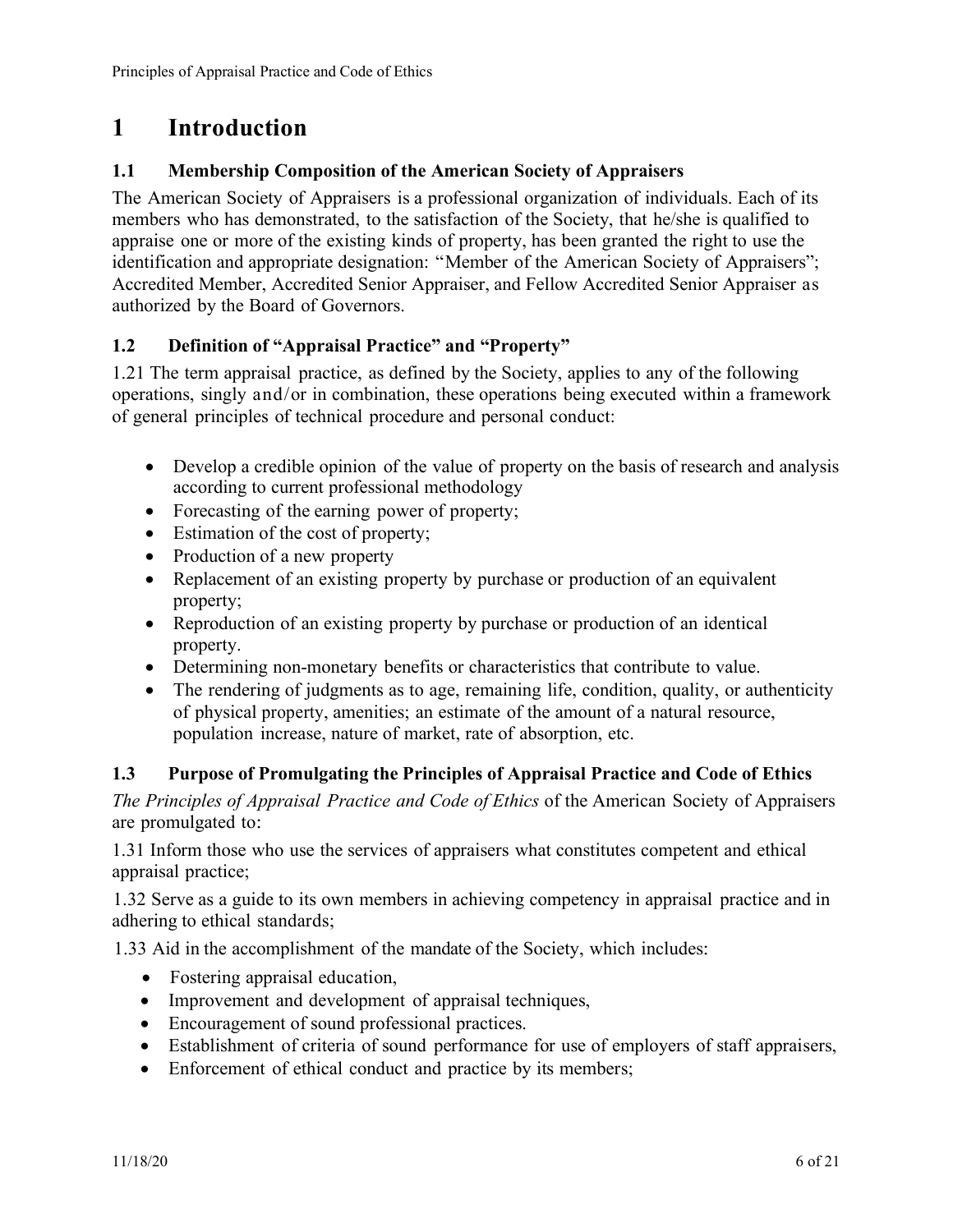1.34 Provide means, auxiliary to those used in examining applicants for admission to the grades of Member, Senior Member, and Fellow of the Society, for judging their skill, competence, and understanding of ethical principles;

1.35 Epitomize those appraisal practices that experience has found to be effective in protecting the public against exploitation.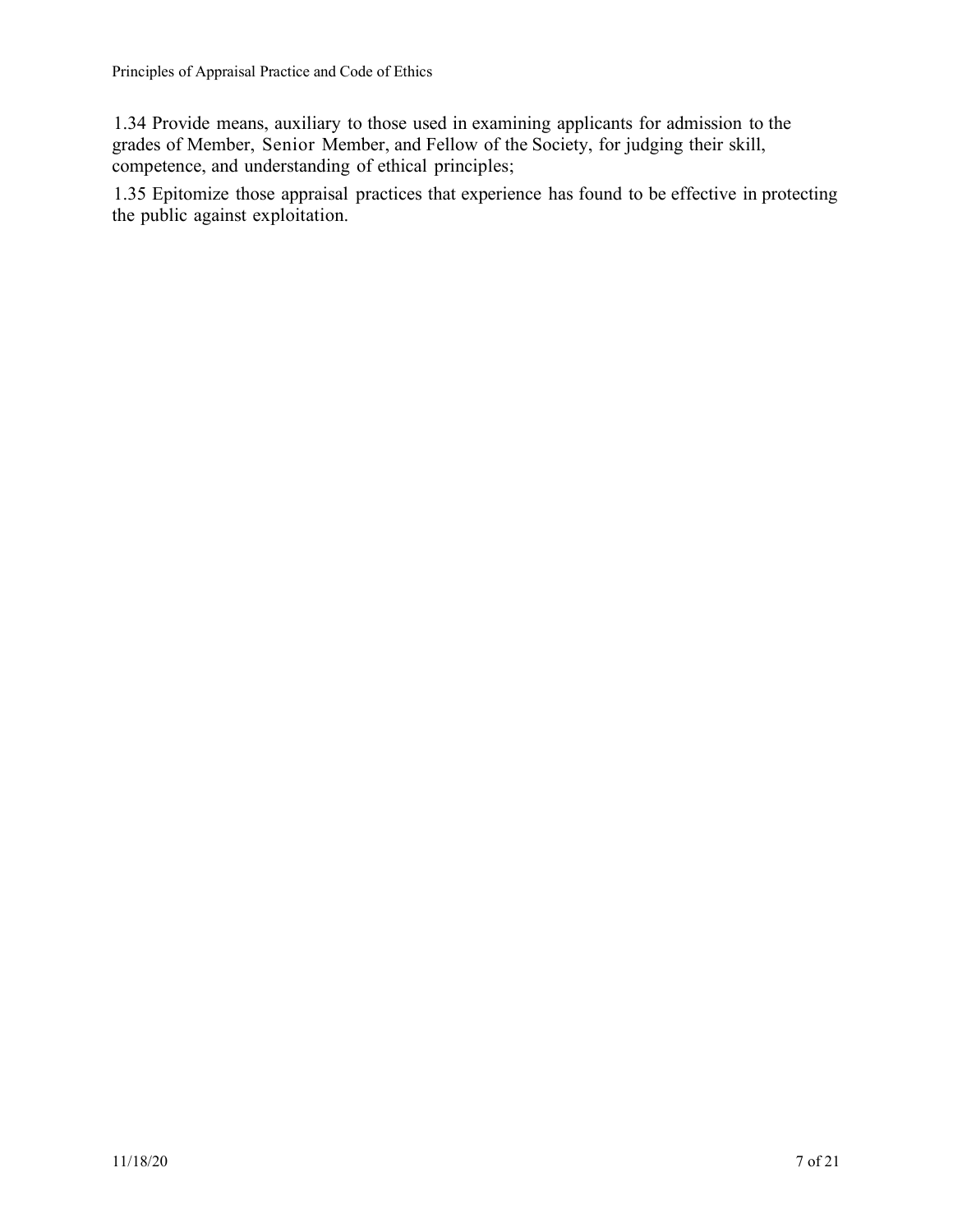## <span id="page-7-0"></span>**2 OBJECTIVES OF APPRAISAL WORK**

## <span id="page-7-1"></span>**2.1 Various Kinds of Objectives of Appraisal Work**

An appraisal is undertaken for one or more of several objectives, namely: to develop an opinion of value of a property; to estimate the cost of producing, acquiring, altering, or completing a property; to estimate the monetary amount of damages to a property; and to forecast the monetary earning power of a property. In specific instances, the work may have additional objectives, such as: the formulation of conclusions and recommendations or the presentations of alternatives (and their consequences) for the client's actions.

## <span id="page-7-2"></span>**2.2 Objective Character of the Results of an Appraisal Undertaking**

The primary objective of a monetary appraisal is development of a numerical result, either as a range or most probable point magnitude-the dollar amount of a value, the dollar amount of an estimated cost, and the dollar amount of an estimated earning power. This numerical result must be developed objectively and without bias. It is unrelated to the desires, wishes, or needs of the client who engages the appraiser to perform the work.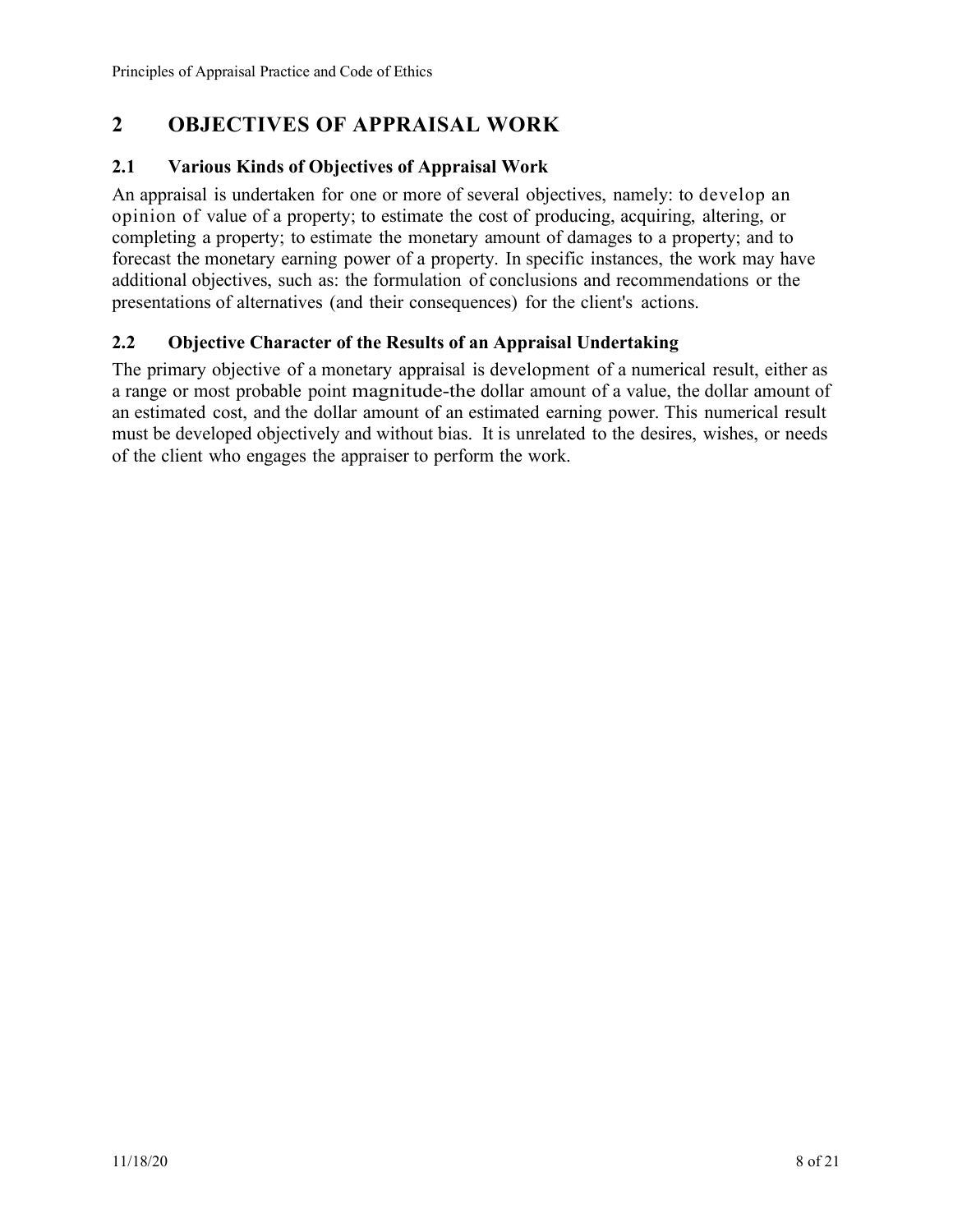## <span id="page-8-0"></span>**3 Appraiser's Primary Duty and Responsibility**

<span id="page-8-1"></span>The appraiser's duty and responsibility, in each subject case, is twofold.

## **3.1 Appraiser's Obligation to Develop and Describe the Appropriate Type of Value or Estimated Cost**

Since there are several types of value and several types of cost estimates, each of which has a legitimate place as the end point of the appraisal assignment, it is the appraiser's obligation to ascertain which one of these is pertinent to the particular assignment. For example, if the appraiser is performing an appraisal for estate tax purposes, the standard / type of value is fair market value based on the Code of Federal Regulations. Frequently, the standard / type of value is determined by law. Other times, it may be determined on the basis of the client's instructions. Ultimately, the selection of the appropriate standard / type of value or estimated cost is the appraiser's sole responsibility. It is his/her obligation fully to explain and describe what is meant by the particular value or cost estimate which he/she has developed, in order to eliminate misunderstanding and to prevent unwitting or deliberate misapplication. For example, an appraisal assignment which calls for the development of the replacement cost of a merchant's inventory of goods, for insurance coverage, would not be properly discharged by an appraisal of its retail market value; and an assignment which calls for the development of the current market value of a multi-tenant office building leasehold estate, would not be properly discharged by a development of the depreciated new cost of replacement of the improvements.

## <span id="page-8-2"></span>**3.2 Appraiser's Obligation to Develop a Value Conclusion and Opinions with Whatever Degree of Accuracy Required for the Appraisal Assignment**

It is the appraiser's obligation to develop the appropriate and applicable credible conclusion and opinions with as high a degree of accuracy as the particular objectives of the appraisal assignment necessitate.

## <span id="page-8-3"></span>**3.3 Appraiser's Obligation to Avoid Giving a False Conclusion and Opinions**

The appraiser has every obligation to avoid providing a false value conclusion and opinions. The value conclusion and opinions of an appraisal may be false for one of two reasons: they could be false because they are a grossly inaccurate estimate of the appropriate type of value or cost estimate, or they could be false, even though numerically accurate, because they are an estimate of an inappropriate type of value or cost estimate.

Comment: There are instances that may arise where the appraiser performs research about a property and others perform different research and reach a different conclusion about the value. It is important to note that as long as the appraiser has followed generally accepted valuation standards and procedures, and documents his/her work accordingly, he/she will be considered to be in compliance with this section of this document, if all else is equal.

## <span id="page-8-4"></span>**3.4 Appraiser's Obligation to Attain Competency and to Practice Ethically**

In order to meet his/her obligations, the appraiser must be competent in his/her field. This competency is attained by education, training, study, practice, and experience. He/she must also recognize, understand, and abide by those ethical principles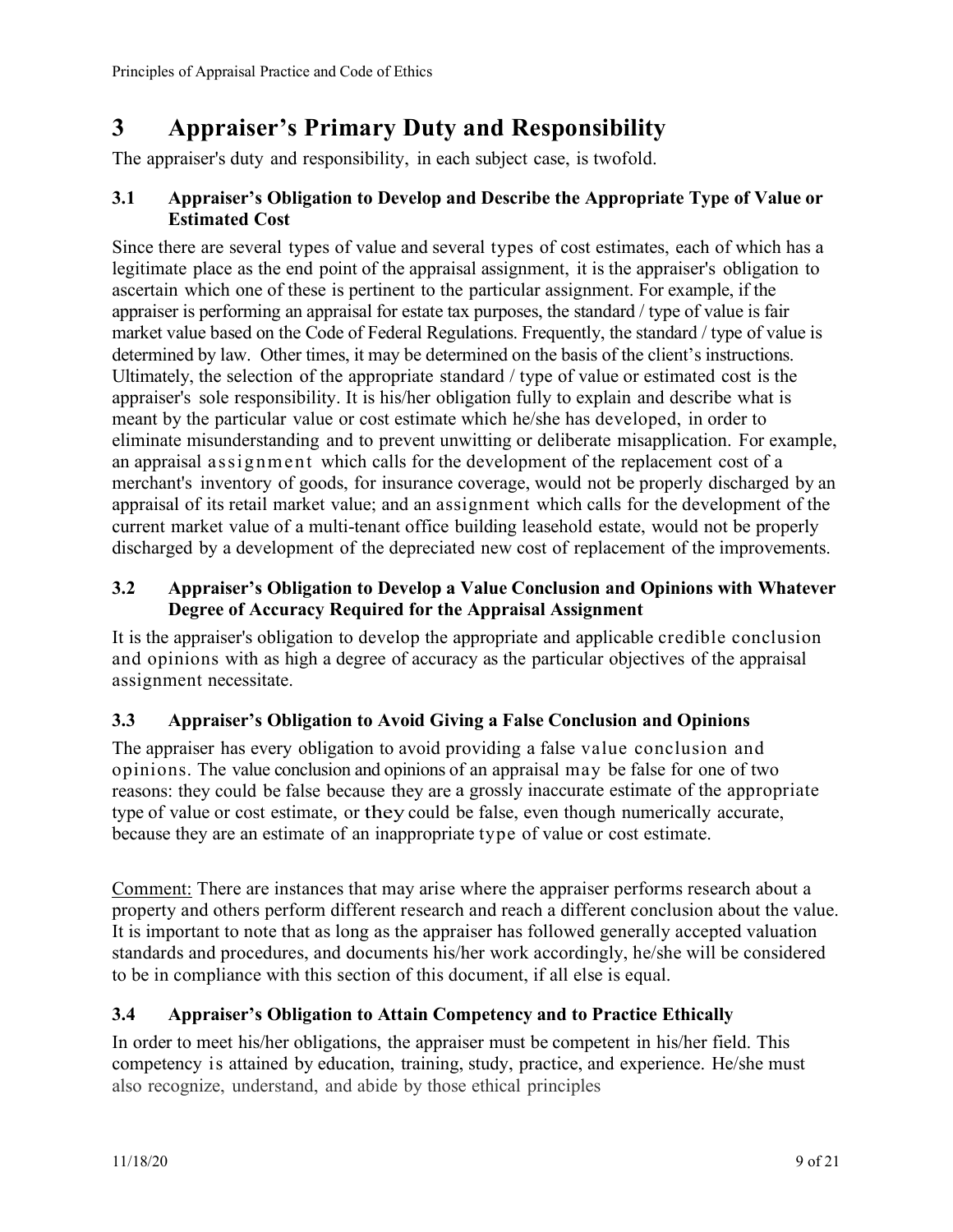## <span id="page-9-0"></span>**3.5 Professional Character of Appraisal Practice**

The members of the Society are engaged in a professional activity. A profession is based on an organized body of specific knowledge, not possessed by laypersons. It is of such a character that it requires education and training and considerable expenditure of time and effort to acquire it and to become adept in its application. An appraiser's client relies on the appraiser's professional knowledge, judgment and abilities to whatever extent may be necessary to accomplish the assignment.

## <span id="page-9-1"></span>**3.6 Appraisers' Responsibility to Third Parties**

The appraisal report must clearly state all intended users, including any third parties, who shall be able to rely on the findings and conclusions in the appraisal report.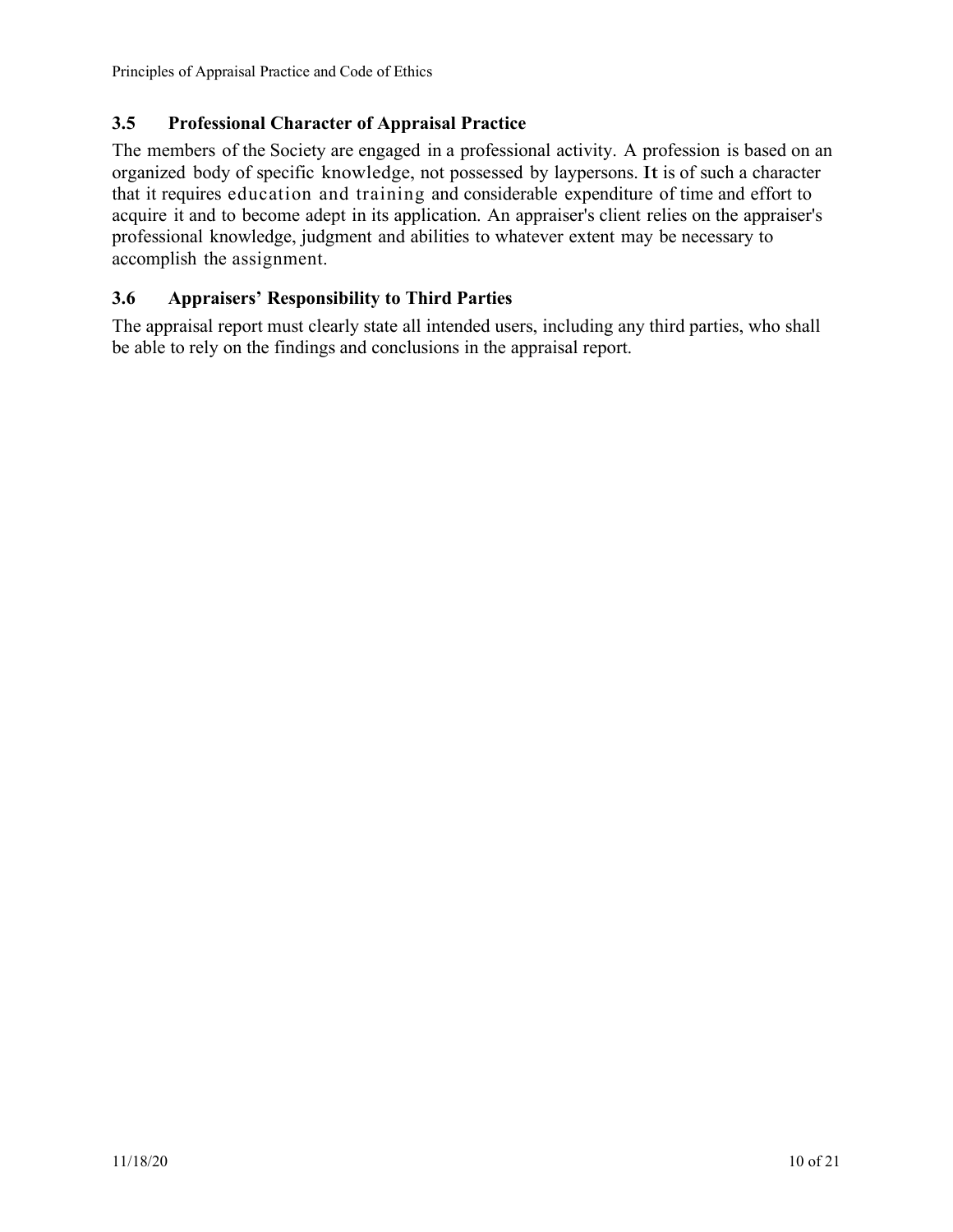## <span id="page-10-0"></span>**4—Appraiser's Obligation to His / Her Client**

The appraiser's primary obligation to his/her client is to reach complete, accurate, and credible conclusions and numerical results regardless of the client's wishes or instructions in this regard. The relationship between client and appraiser is not one of principal and agent. However, the appraiser's obligation to his/her client goes somewhat beyond this primary obligation. These secondary obligations are set forth in the following sections.

#### <span id="page-10-1"></span>**4.1 Confidential Character of an Appraisal Engagement**

The fact that an appraiser has been employed to make an appraisal is a confidential matter. In some instances, the very fact of employment may be information that a client, whether private or a public agency, prefers for valid reasons to keep confidential. Knowledge by outsiders of the fact of employment of an appraiser may jeopardize a client's proposed enterprise or transaction. Therefore, it is imperative that the client be made aware that the *Uniform Standards of Professional Appraisal Practice* (USPAP) requires full disclosure by the appraiser, both to the new client prior to the acceptance of an assignment and within the certification of the appraisal report of his/her involvement in any capacity with the subject property within the past three years.

Comment: Members of the Society, in following appropriate professional standards, are obligated to keep confidential all matters relating to the appraisal assignment for a set period of time, unless ordered by a court of competent and appropriate jurisdiction or made available for peer review.

## <span id="page-10-2"></span>**4.2 Appraiser's Obligation to Give Competent Service**

It is not proper for an appraiser to accept an assignment to make an appraisal of property of a type he is not qualified to appraise or in a field outside his Society membership classification, unless (a) he/she fully acquaints the client with the limitations of his/her qualifications or (b) he/she associates himself/herself with another appraiser or appraisers who possess the required qualifications.

As a corollary to the above principle, the Society declares that it is unethical for an appraiser to claim or imply that he/she has professional qualifications, which he/she does not possess, or to state his qualifications in a form, which may be subject to erroneous interpretation (See Sec. 7.8)

Comment: An important part of providing competent service to a client is to fulfill the obligations associated with an assignment on a timely basis. Clients need to be made aware of delays or reasons an appraisal is not or cannot be completed within the agreed upon time frame. Should the client agree to use another appraiser to complete the assignment, the appraiser should make appropriate arrangements to assist in the transition to another appraiser and attempt to reach a reasonable agreement with the client regarding fees.

## <span id="page-10-3"></span>**4.3 Appraiser's Obligation to Giving Testimony**

When an appraiser is engaged by one of the parties in a controversy, it is the appraiser's obligation to present the data, analysis, and value without bias, regardless of the effect of such unbiased presentation on his/her client's case. (Also, see Sec. 7.5)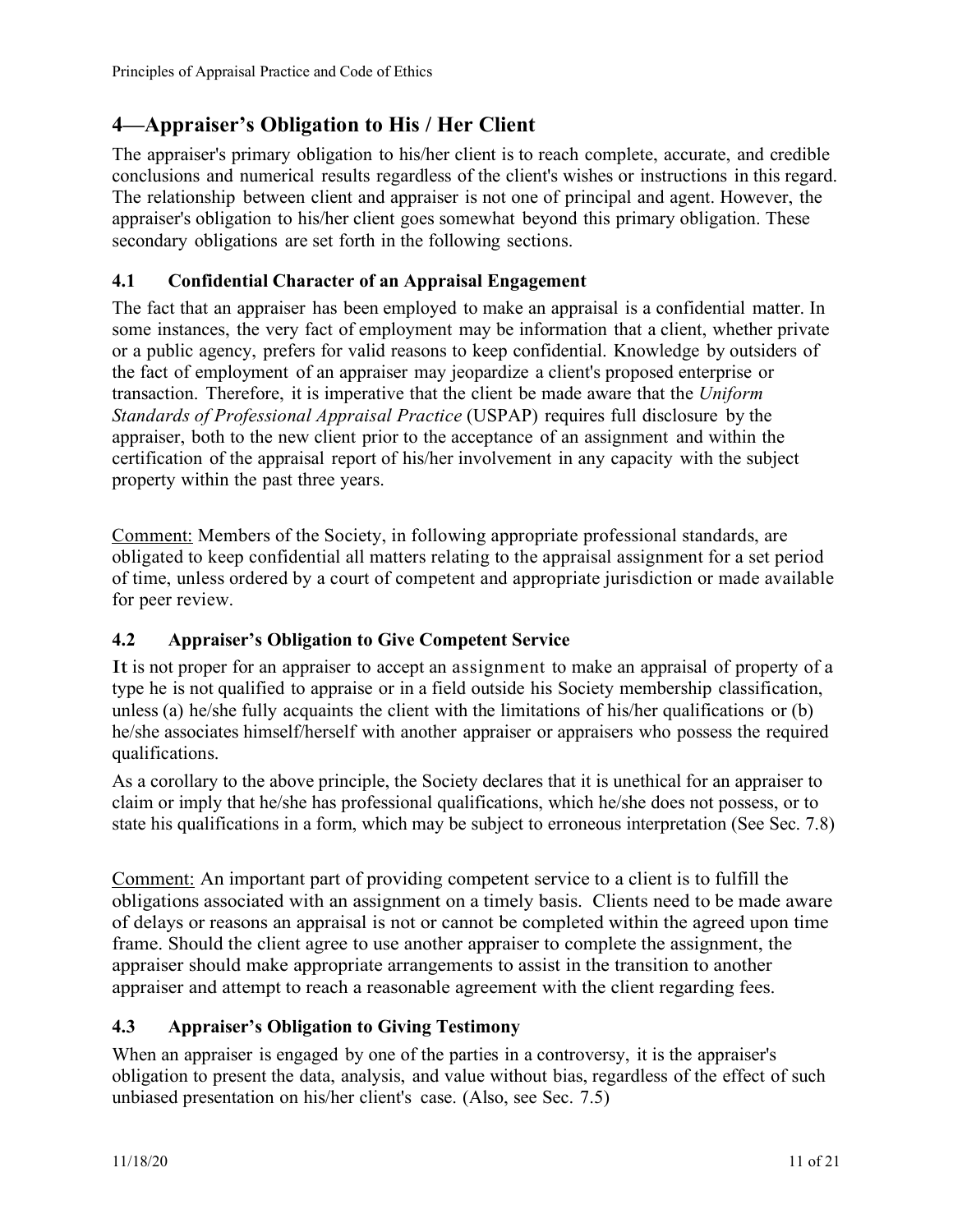Comment: Frequently, an appraiser may be called upon to provide rebuttal services in a litigation assignment. It is perfectly acceptable for the appraiser to rebut the work product of another appraiser, as long as it is done in a manner that is objective, honest, and supported. It is not acceptable to comment about the appraiser, only the work product.

## <span id="page-11-0"></span>**4.4 Appraiser's Obligation to Document Appraisal Testimony**

When an appraiser accepts an assignment to perform an appraisal assignment, or to testify as to value of property before a court of law, regulatory authority or such other judicial/ quasijudicial forum, the appraiser shall document and substantiate all conclusions reached regardless of whether a written or oral report is provided as part of the assignment.

Comment: Testimony is frequently required as part of a litigation or regulatory hearing. This is considered to be an oral report that may or may not be preceded by a written report. In certain legal proceeding, the appraiser may be asked by the client's legal counsel to not write a report. The adversarial system provides an adequate mechanism to allow for cross-examination of the appraiser. Therefore, in those situations, the rules of the jurisdiction will determine whether or not the appraiser must provide a written report. However, whether or not a written report is provided, the appraiser must document his/her files with all of the necessary support to backup the conclusions reached. Although a report may not have to be prepared for these types of assignments, the appraiser is required to follow all other standards regarding the development of his/her opinions and conclusions.

## <span id="page-11-1"></span>**4.5 Appraiser's Obligation Relative to Serving More than One Client in the Same Matter**

When two or more potential clients seek an appraiser's services with respect to the same property or with respect to the same legal action, the appraiser may not properly serve more than one, except with the consent of all parties.

Comment: It is good practice for the appraiser to have both clients sign a conflict waiver as part of the written contract for services to avoid a problem later on. The appraiser should be careful not to allow services to be rendered that place the appraiser in a situation where that service will assist one client at the expense of another client. For example, an accountant/appraiser that performs certain forensic accounting procedures as part of the appraisal to uncover unreported income based on one client's allegations will put the appraiser in a position against the party that the unreported income allegations are against.

## <span id="page-11-2"></span>**4.6 Agreements and Contracts for Appraisal Services**

It is good practice to have a written contract between the appraiser and client, covering objectives and scope of work, time of delivery of report, and amount of fees. In certain circumstances, it may be desirable to include in the appraisal service contract a statement covering the objective character of appraisal findings and a statement that the appraiser cannot act as an advocate or negotiator.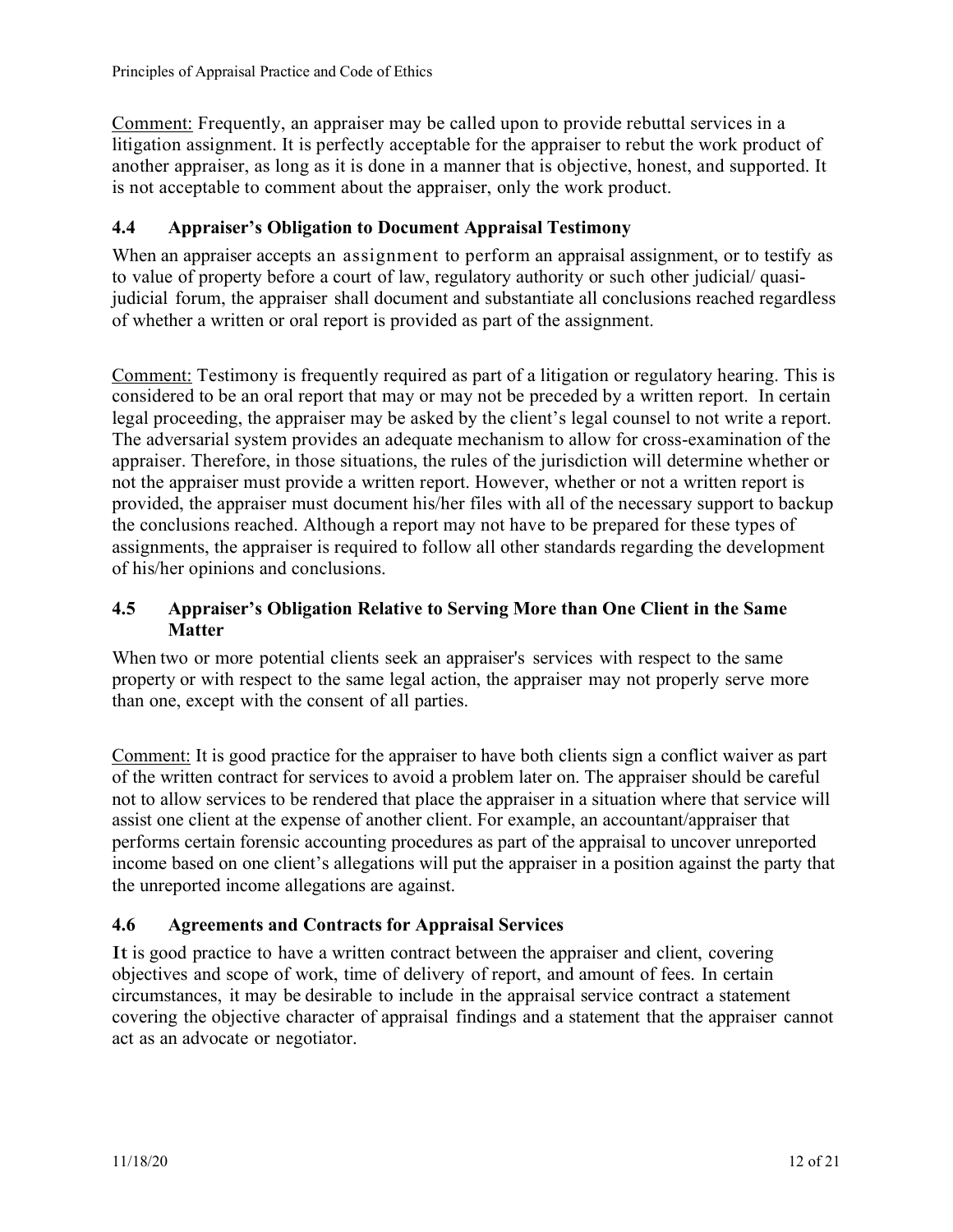## <span id="page-12-0"></span>**5—Appraiser's Obligation to Other Appraisers and to the Society**

## <span id="page-12-1"></span>**5.1 Protection of Professional Reputation of Other Appraisers**

It is unethical for an appraiser to injure, or attempt to injure, by false or malicious statements or by innuendo the professional reputation or prospects of any appraiser.

## <span id="page-12-2"></span>**5.2 Appraiser's Obligation Relative to Society's Disciplinary Actions**

A member of the Society, having knowledge of an act by another member, which, in his/her opinion, is in violation of the ethical principles incorporated in the *Principles of Appraisal Practice and Code of Ethics* of the Society, has the obligation to report the matter in accordance with the procedure specified in the Constitution, Bylaws and Administrative Rules.

It is the appraiser's obligation to cooperate with the Society and its officers in all matters, including investigation, censure, discipline, or dismissal of members who are charged with violation of the *Principles of Appraisal Practice and Code of Ethics* of the Society.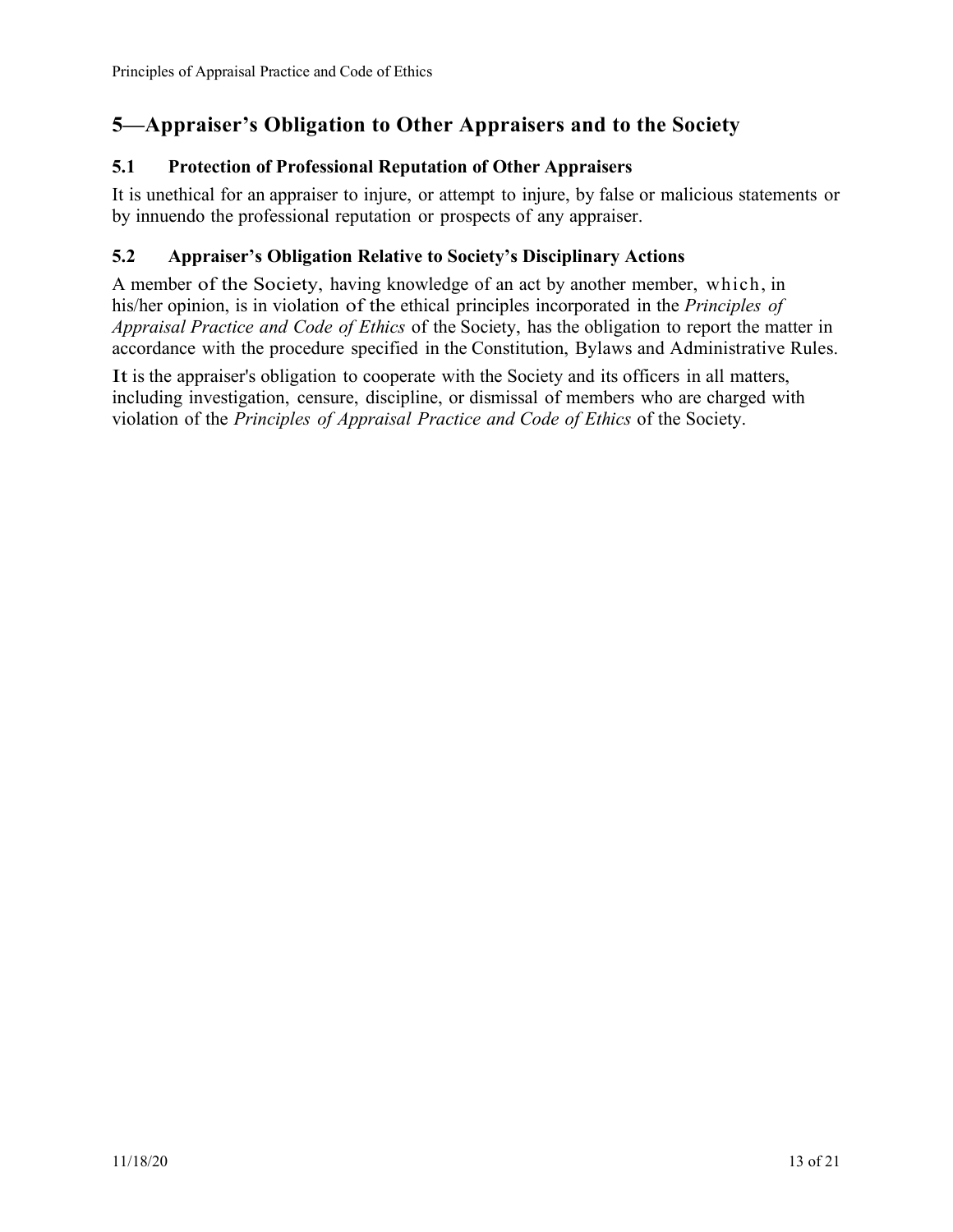## <span id="page-13-0"></span>**6—Appraisal Methods and Practices**

## <span id="page-13-1"></span>**6.1 Various Types of Value**

The Society recognizes that different kinds of property and appraisal assignments may have different types of value depending on the facts and circumstances of the property at a particular point in time. Good professional practice requires that the appraiser describe in sufficient detail, in each case, the nature and meaning of the specific value that he or she is concluding.

Comment: It is good practice for the appraiser to include the standard/type/basis of value and its definition in the appraisal contract with the client. It is not unusual for the standard/type/basis of value to be changed in certain types of assignments requiring the appraiser to perform additional services for which he/she will expect to be paid. By having the standard/type/basis of value in the contract, such a change would require a change to the contract providing the appraiser with the opportunity to modify the fee for additional time spent. It will also avoid a misunderstanding with the client later on.

## <span id="page-13-2"></span>**6.2 Selection of Appraisal Method**

Decisions relating to the scope of work are the sole responsibility of the appraiser in accordance with current professional standards.

## <span id="page-13-3"></span>**6.3 Contingent and Limiting Conditions Affecting an Appraisal**

The credibility of the appraiser's conclusions may be contingent upon the validity of the appraiser's outside sources. It is proper for the appraiser to rely upon and use such material provided (1) he/she states in his/her report that he/she has done so, (2) he/she stands ready to make his/her sources and/or the material itself available for any required verification, and (3) he/she does not pass to others the responsibility for matters that are, or should be, within the scope of his/her own professional knowledge.

If an appraiser is supplied with information that he/she knows or suspects is incorrect, it is considered unacceptable to merely use the information and try to hide behind a limiting condition.

It is considered to be the obligation of the appraiser to make certain that other appraisals that may be relied upon in the performance of his/her appraisal services are consistent with the intended use of the report.

This section is not intended to make the appraiser responsible for another person's work product.

## <span id="page-13-4"></span>**6.4 An Appraisal Prepared using a Hypothetical Condition**

An appraisal prepared using a hypothetical condition is based on assumed conditions which are contrary to fact or which are improbable of realization or consummation. There are legitimate uses for appraisals prepared using a hypothetical condition, providing (1) the value is clearly labeled as hypothetical (2) the legitimate purpose for which the appraisal was made is stated, and (3) the conditions which were assumed contrary to fact are set forth.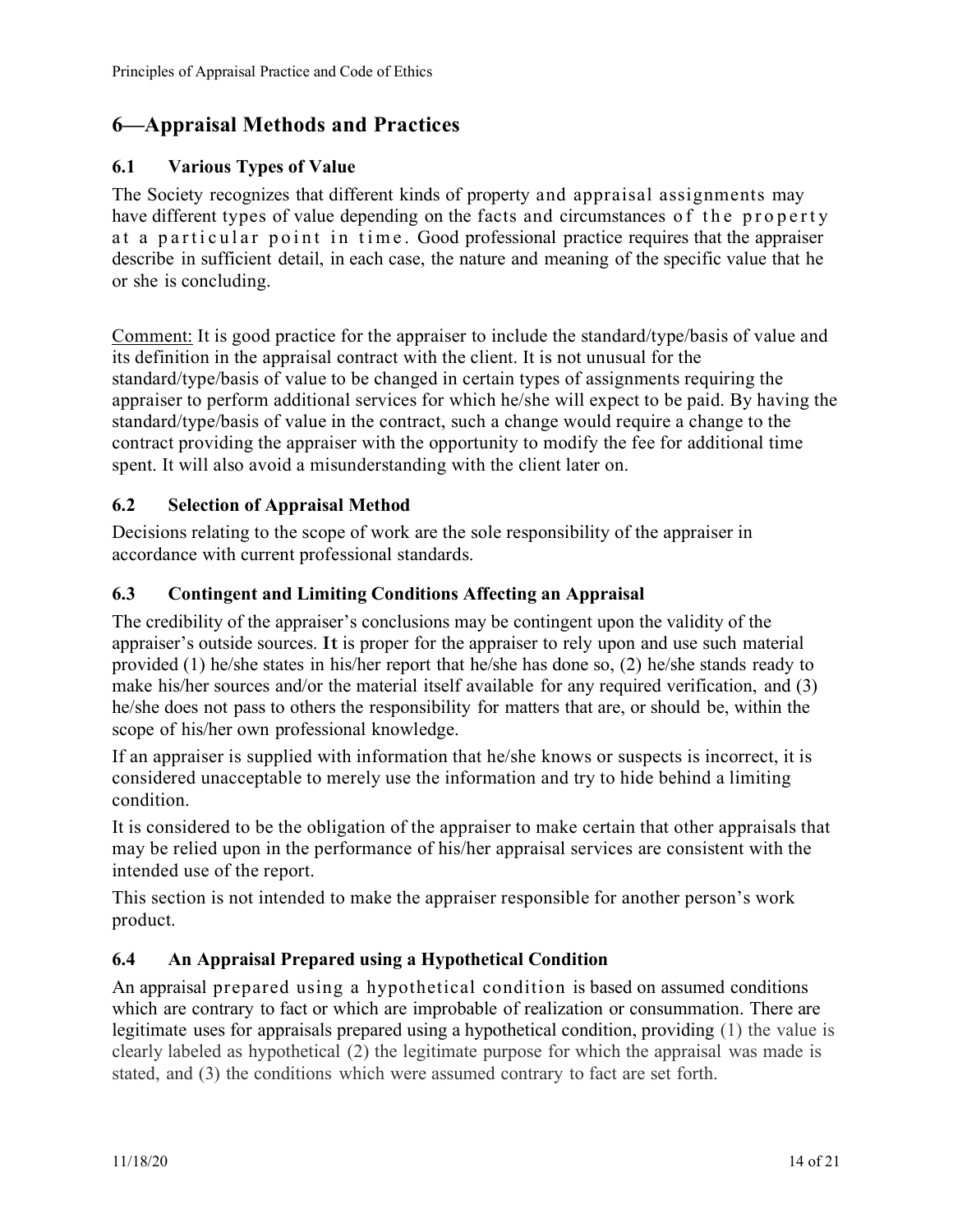## <span id="page-14-0"></span>**6.5 Appraisals in Which Access to Pertinent Data is Denied; Appraisals prepared using Extraordinary Assumptions**

Situations may occur in which data that the appraiser considers pertinent to the making of a valid appraisal are in existence but access to them is denied to the appraiser, either by the client or some other party. The appraiser should decide if he/she should:

- 1. Place a scope of work restriction paragraph in the appraisal highlighting the fact that he/she was restricted from obtaining certain records that could alter his/her opinion;
- 2. Determine a possible work-around for the missing documentation;
- 3. Resign from the assignment.

If the scope of work is so limited that the appraiser cannot reach a credible conclusion, he/she must decline or withdraw from the assignment.

Comment: It is good practice to include a voluntary withdrawal provision in the appraisalservices contract in the event that the appraiser decides to resign from the assignment. The appraiser wants to be able to resign, if need be, without consequences.

## <span id="page-14-1"></span>**6.6 Ranges of Value or Estimated Cost and Reliability Estimates**

Some appraisal assignments call for the development of a probable range of value or estimated cost, either with or without a collateral statement of the most probable figure within that range. The conclusion of the opinion of value for some appraisal assignments may be a range of value or estimate of cost.

## <span id="page-14-2"></span>**6.7 Values or Estimated Costs under Different Hypotheses**

The objective of an appraisal assignment may be the conclusion of different values or different cost estimates based on different hypotheses. It is entirely within the scope of good appraisal practice to give such differing numerical results, provided the appraiser adheres to the principles set forth in Sec. 3.1 and Sec. 6.5.

## <span id="page-14-3"></span>**6.8 Inspection, Investigation, Analysis, and Description of Subject Property**

The valuation of a property is a procedure based on an analysis of all the characteristics of the property which contribute to or detract from its value; good appraisal practice requires that the appraiser's inspection, investigation, and study be thorough enough to uncover all of the pertinent characteristics.

Good appraisal practice requires that the description of the property, tangible or intangible, which is the subject of a valuation, cover adequately (a) identification of the property (b) statement of the legal rights and restrictions comprised in the ownership, and (c) the characteristics of the property which contribute to or detract from its value, including its physical condition

In general, the legal rights of the ownership of chattels are obvious and need not be stated; but, in the case of real property, statements of zoning restrictions, building codes, easements, leases, etc., are essential elements of the description. It is understood, however, that the legal rights of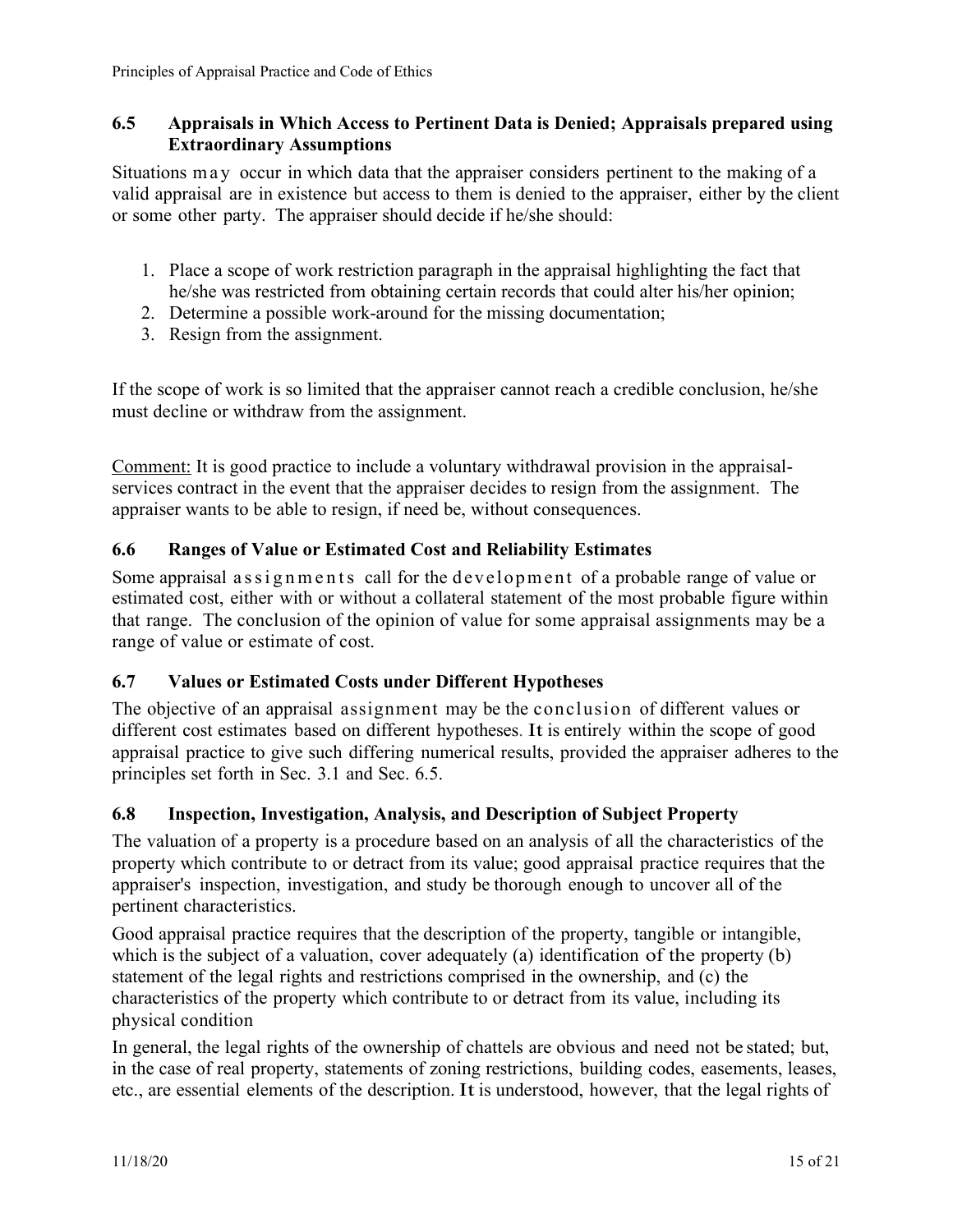the ownership of an interest in real property are matters of legal, not appraisal, opinion, and that the appraiser discharges his obligations in this regard by stating the sources of these data. (See Sec. 6.4) In the case of intangible properties (patents, contracts, franchises, etc.) the documentary provisions not only define what the property is, they also set forth the legal rights and descriptions.

## <span id="page-15-0"></span>**6.9 Collaboration Between Appraisers and Utilization of the Services of Members of Other Professions**

Collaboration between appraisers is desirable, in some situations, to expedite the completion of work and, in other situations, to obtain the benefits of combined judgment or combined data. Such collaboration is entirely proper providing all the collaborators sign a joint report. If there are dissenting opinions, these dissenting opinions are required to be made a part of the report.

In some cases, the nature of the appraisal assignment calls for special professional knowledge and abilities in addition to those possessed by the appraiser. In such an instance, it is both necessary and proper for the appraiser to employ other appraisers and/or members of other professions to obtain data and derive conclusions relative to specific parts of the work. The principal appraiser builds his final conclusions, in part, on these contributions, taking responsibility for the final result but subject to the validity of the underlying or constituent contributions. (See Sec. 6.4)

Comment: Business appraisers frequently rely on appraisers from other disciplines to value the underlying tangible assets of a business. This is not only considered to be normal, but it is preferable. If the underlying assets of a business appraisal are significant, it may be necessary to have the underlying assets separately appraised.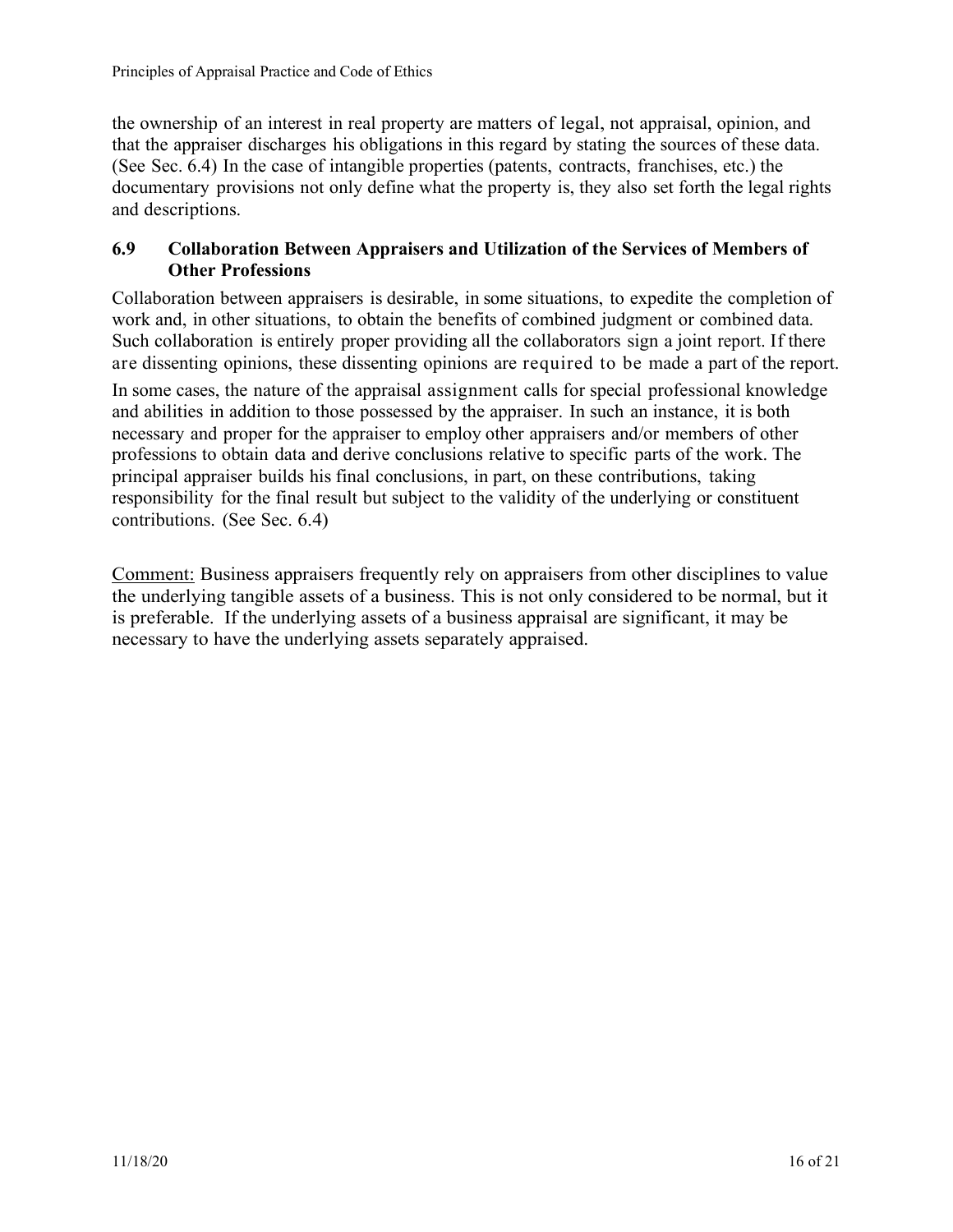## <span id="page-16-0"></span>**7—Unethical and Unprofessional Appraisal Practices**

The principles of appraisal practice given in Sec. 6 relate to the primary objective of an appraisal assignment, namely the development of the appropriate value conclusion with that degree of accuracy required by the attendant circumstances, whereas the principles given in this section (Sec. 7) relate to the establishment and maintenance of the confidence of clients and other interested parties in the validity of the results of appraisal assignments.

## <span id="page-16-1"></span>**7.1 Contingency Fees**

It is considered unethical for an appraiser to accept an appraisal assignment for which compensation is contingent upon: 1) the value conclusion or outcome of an appraisal assignment (including a court settlement); or 2) an outcome specified by a client, etc.

## <span id="page-16-2"></span>**7.2 Percentage Fees**

Professional fees based on a percentage of value are unethical unless there is a juridical exception.

## <span id="page-16-3"></span>**7.3 Disinterested Appraisals**

An appraiser shall disclose any present or contemplated interest in the properties or properties appraised. This includes any relationships with family members, related parties and / or entities may have in the property appraised.

However, if a prospective client, after full disclosure by the appraiser of his/her present or contemplated future interest in the subject property, still desires to have the appraiser do the work, the latter may properly accept the engagement provided he/she discloses the nature and extent of his/her interest in his/her appraisal report.

Comment: This is considered another situation that should be contained in the appraisal-service contract with the client to avoid any misunderstanding at a later date. The appraiser does not want to be placed in the situation where the client fails to acknowledge at a later date that the appraiser informed the client of the lack of independence or conflict.

## <span id="page-16-4"></span>**7.4 Responsibility Connected with Signatures to Appraisal Reports**

The client or intended user of an appraisal report, before placing reliance on its conclusions, is entitled to assume that the party signing (by hand or electronically) the report is responsible for the findings, either because he/she did the work himself/herself or because the work was done under his/her supervision.

In cases where two or more appraisers are employed to prepare a joint report, the client or intended user is entitled to assume that, if all of them sign it, they are jointly and severally responsible for the validity of all of the findings therein; and, if all do not sign, he/she has a right to know what the dissenting opinions are, if any.

It is unethical (a) to misrepresent who performed an appraisal by appending the signature of any person who neither did the work himself/herself nor had the work done under his/her supervision, (b) in the case of a joint report to omit any signatures or any dissenting opinions, (c) in case two or more appraisers have collaborated in an appraisal undertaking, for them, or any of them, to issue separate appraisal reports, and (d) in case two or more appraisers have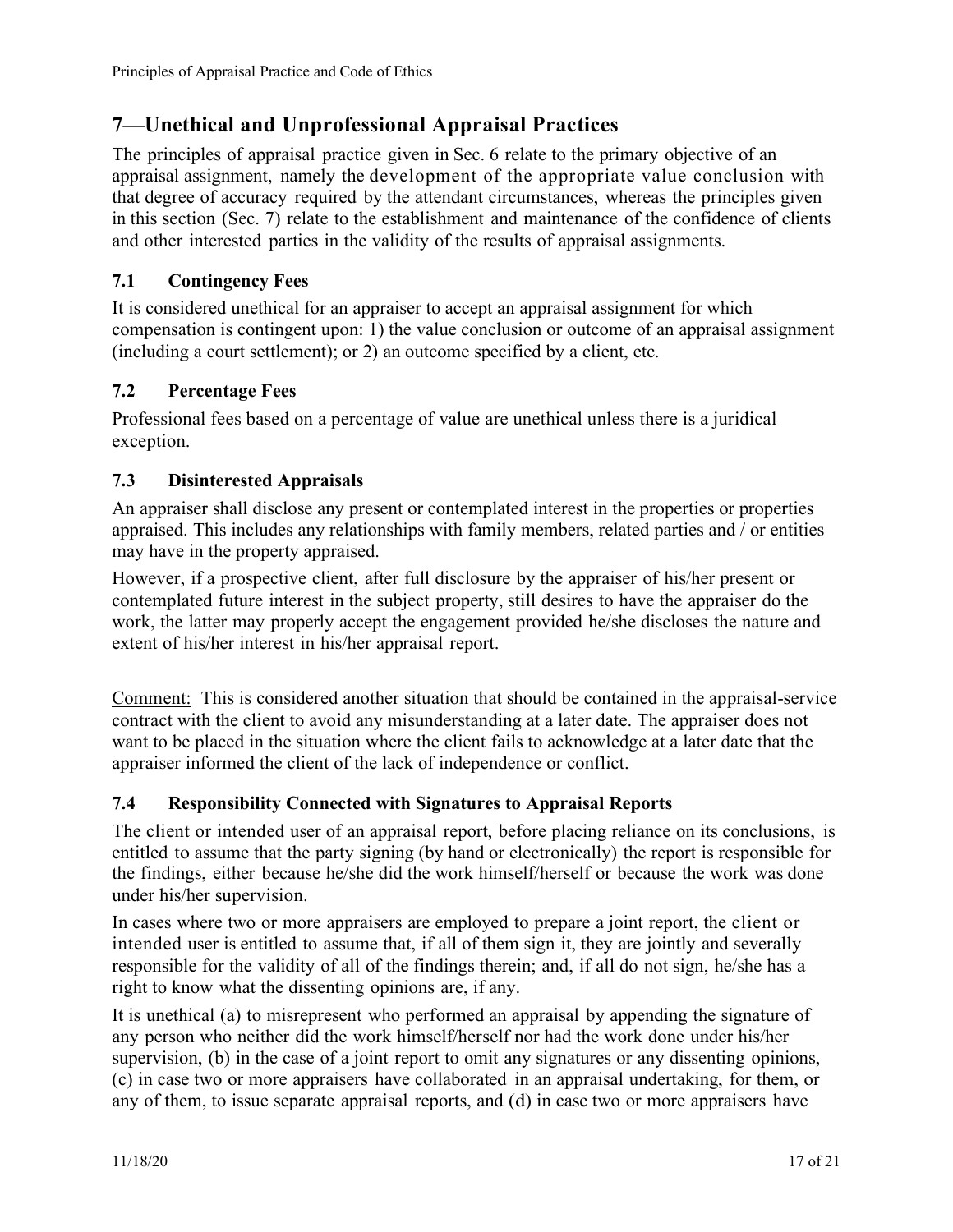been engaged by a single client to make independent appraisals of the same property, for them to collaborate or consult with one another or make use of each other's findings or conclusions..

An appraisal firm or corporation (this can also be a partnership, limited liability company, etc.) may properly use a corporate signature (by hand or electronically) with the signature of a responsible officer thereof. But the person who actually did the appraisal for the corporation must either sign the required certification contained in the appraisal report or the report must acknowledge the person(s) who actually were materially responsible for the appraisal.

## <span id="page-17-0"></span>**7.5 Advocacy**

It is unethical for an appraiser to act as an advocate for anything or anyone other than his/her own value conclusion, regardless of the circumstance or situation as the appraiser and appraisal will lack credibility.

## <span id="page-17-1"></span>**7.6 Unconsidered Opinions and Preliminary Reports**

If an appraiser gives an opinion as to the value, earning power, or estimated cost of a property without having ascertained and weighed all of the pertinent facts, such opinion, except by an extraordinary coincidence, will be inaccurate. The giving of such offhand opinions tends to belittle the importance of inspection, investigation, and analysis in appraisal procedure and lessens the confidence with which the results of good appraisal practice are received, and therefore the Society declares the giving of hasty and unconsidered opinions to be unprofessional.

If an appraiser makes a preliminary report without including a statement to the effect that it is preliminary and that the figures given are subject to refinement or change when the final report is completed, there is the possibility that some user of the report, being under the impression that it is a final and completed report, will accord the figures a degree of accuracy and reliability they do not possess. The results of such misplaced confidence could be damaging to the reputation of professional appraisers, generally, as well as of the appraiser concerned. To obviate this possibility, the Society declares it to be unprofessional appraisal practice to omit a proper limiting and qualifying statement in a preliminary report.

## <span id="page-17-2"></span>**7.7 Advertising and Solicitation**

It is not unethical to advertise the availability of appraisal services. It is unethical to use any inaccurate, misleading, false or deceptive claim, promise or representation in connection with any advertisement. Any advertising of professional appraisal services shall be truthful and in accordance with the Administrative Rule I. It is unethical to do the following:

- Misrepresent in any way one's connection or affiliation with the ASA or any other organization;
- Misrepresent one's background, education, training or expertise;
- Misrepresent services available or an appraiser's prior or current service to any client;
- Misrepresent the identity of any client in any public disclosure (except when required by court order) or for the purpose of advertising, without the express written permission of such client;
- Represent, guarantee or imply that a particular appraisal, estimate of value or result of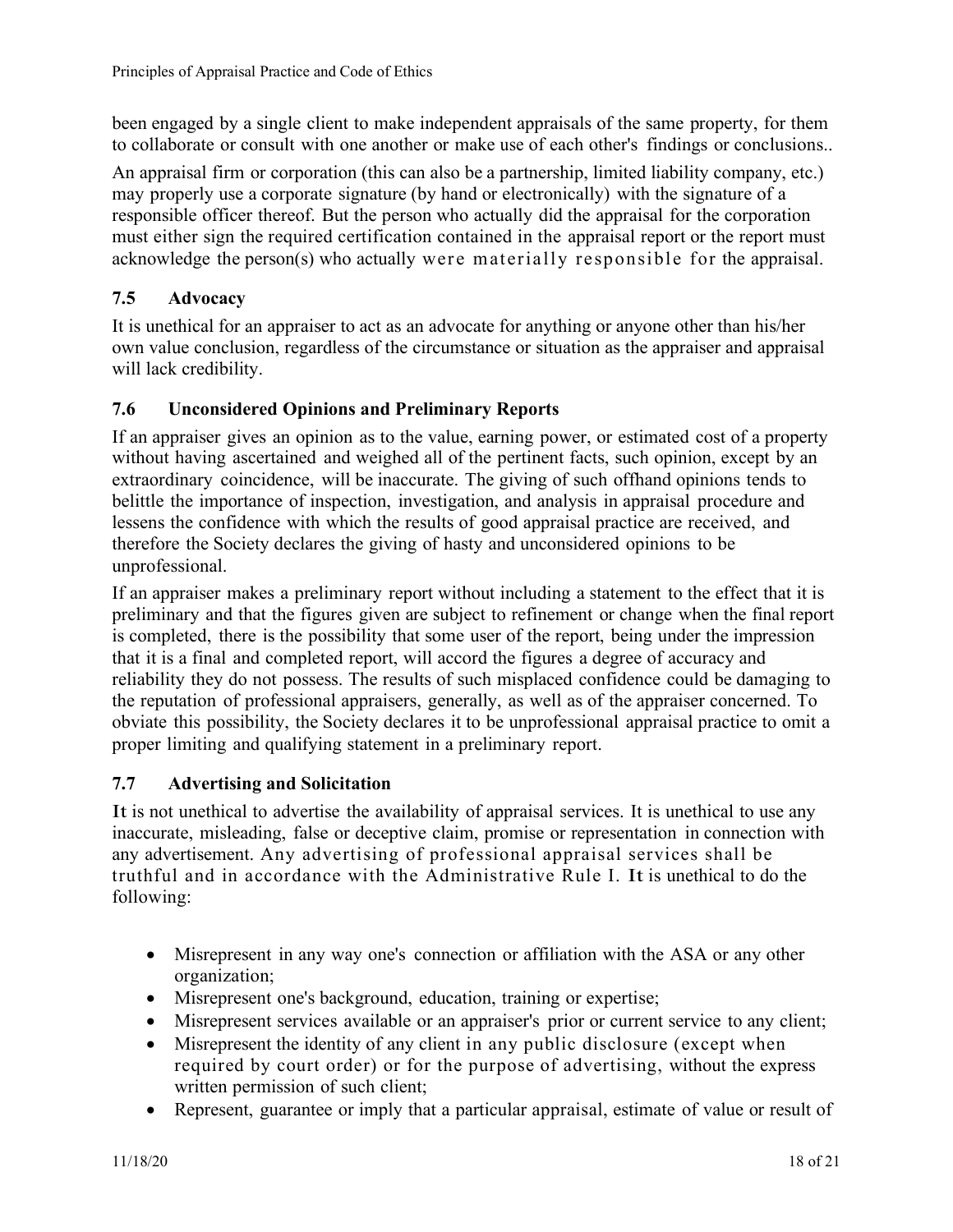an engagement will be tailored or adjusted to any particular use or conclusion; and

• Use any professional Designation without having successfully completed the requirements for use of such Designation, including such testing, certification, and recertification requirements as applicable.

## <span id="page-18-0"></span>**7.8 Use of Membership Designations**

The Constitution, Bylaws and Administrative Rules of the Society establish three professional grades of membership, namely, Member, Senior Member, and Fellow. (An Affiliate or Candidate does not hold a professional grade of membership in the Society.) The designation "AM", meaning Accredited Member, may be used in the grade of a Member. The designation "ASA", meaning Accredited Senior Appraiser, may be used only in the grade of Senior Member, except those Senior Members certified in the classification of Real Property Residential (1-4 Units) who use the designation "ASA Residential." The designation "FASA" may be used only by Fellows. Society declares that it is unethical for a member to claim or imply that he/she holds a higher degree of membership than he/she has attained.

## <span id="page-18-1"></span>**7.9 Non-Discrimination**

While providing any valuation or consulting services, individual members shall not, either partially or completely, base their conclusion(s) nor the manner in which they provide such service, on the race, color, religion, creed, gender, gender expression, age, national origin, disability, marital status, sexual orientation, familial status, employment status or military status of the client nor any other service-related party as prohibited by law.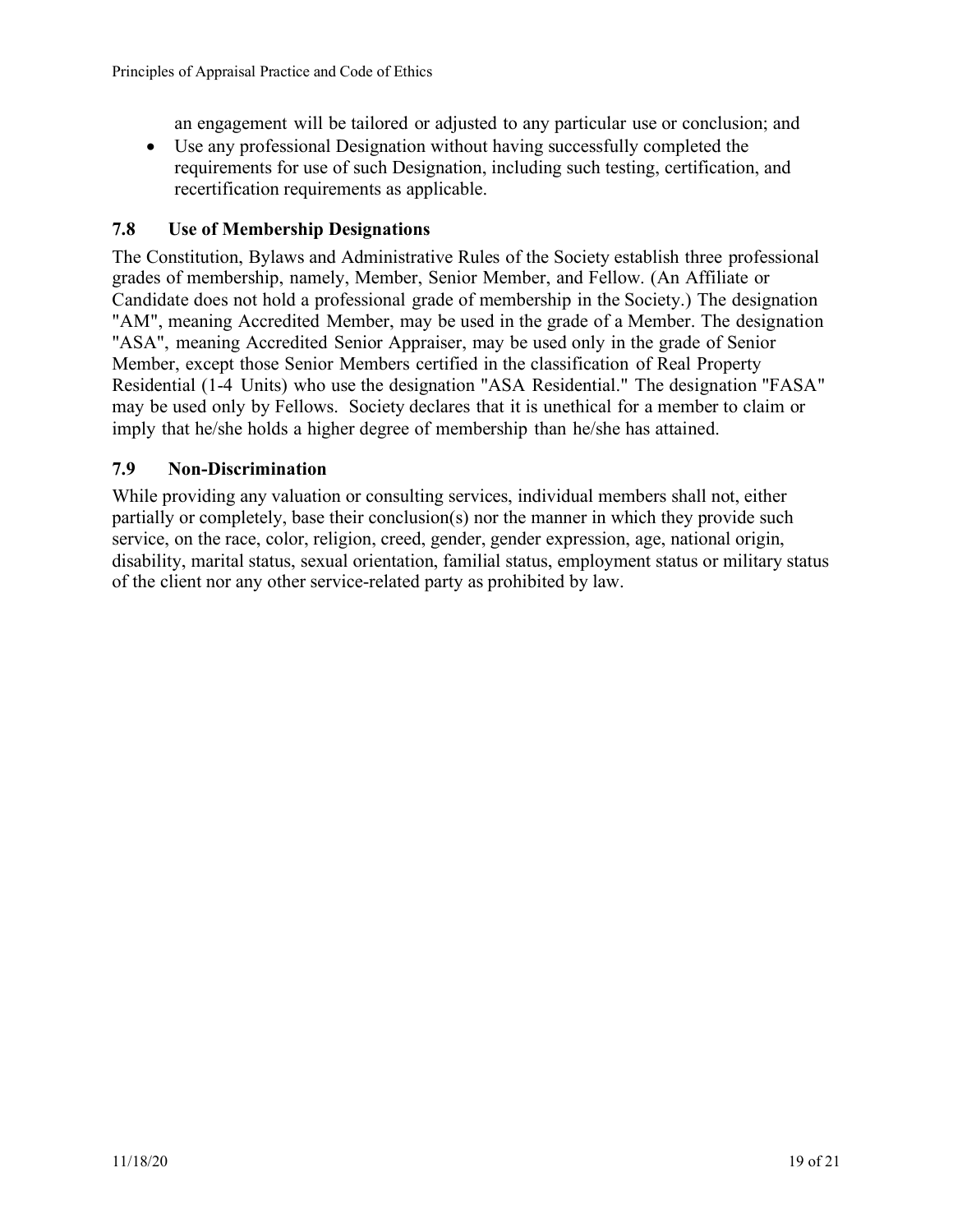## <span id="page-19-0"></span>**8—Appraisal Reports**

The standards for all disciplines preparing appraisal reports shall be in accordance with the current professional standards unless required by law, regulation or agreement.

## <span id="page-19-1"></span>**8.1 Appraisers Responsibility to Communicate Each Analysis, Opinion and Conclusion in a Manner that is not Misleading**

In accordance with Administrative Rule IV, Section 1, 2, the appraiser should state in each report "I hereby certify that, to the best of my knowledge and belief, the statements of fact contained in this report are true and correct, and this report has been prepared in conformity with the *Uniform Standards of Professional Appraisal Practice* of The Appraisal Foundation and the *Principles of Appraisal Practice and Code of Ethics* of the American Society of Appraisers" (always applicable).

The appraiser should state in each report prepared in Canada "I hereby certify that, to the best of my knowledge and belief, the statements of fact contained in this report are true and correct, and this report has been prepared in conformity with the *Canadian Uniform Standards of Professional Appraisal Practice* (CUSPAP) and the *Principles of Appraisal Practice and Code of Ethics* of the American Society of Appraisers" (always applicable).

The appraiser who is an international member practicing solely outside North America, may state in each report , "I hereby certify that, to the best of my knowledge and belief, the statements of fact contained in this report are true and correct, and this report has been prepared in conformity with the *International Valuation Standards* promulgated by the International Valuation Standards Committee and the *Principles of Appraisal Practice and Code of Ethics* of the American Society of Appraisers" (always applicable).

Comment: While the *Administrative Rules* indicate that the Membership of The American Society of Appraisers shall observe either USPAP, IVS or CUSPAP, applicability of these standards should be considered by the appraiser based on the intended use of the appraisal assignment.

Members of the American Society of Appraisers should consider whether any of these standards are required for the particular assignment at hand. There may be legitimate reasons for noncompliance (e.g. in certain types of litigation engagements, the rules of the court may allow much less reporting standards to be applied). It will ultimately be up to the member to prove that compliance with these standards was not required in an assignment.

Comment: Discipline specific standards shall be followed by all members of the Society that work in that specific discipline.

## <span id="page-19-2"></span>**8.2 Mandatory Reaccreditation Statement**

All Designated appraisers shall state in each report "The American Society of Appraisers has a mandatory reaccreditation program for all of its Designated Members. 'I am' or "I am not' in compliance with that program."